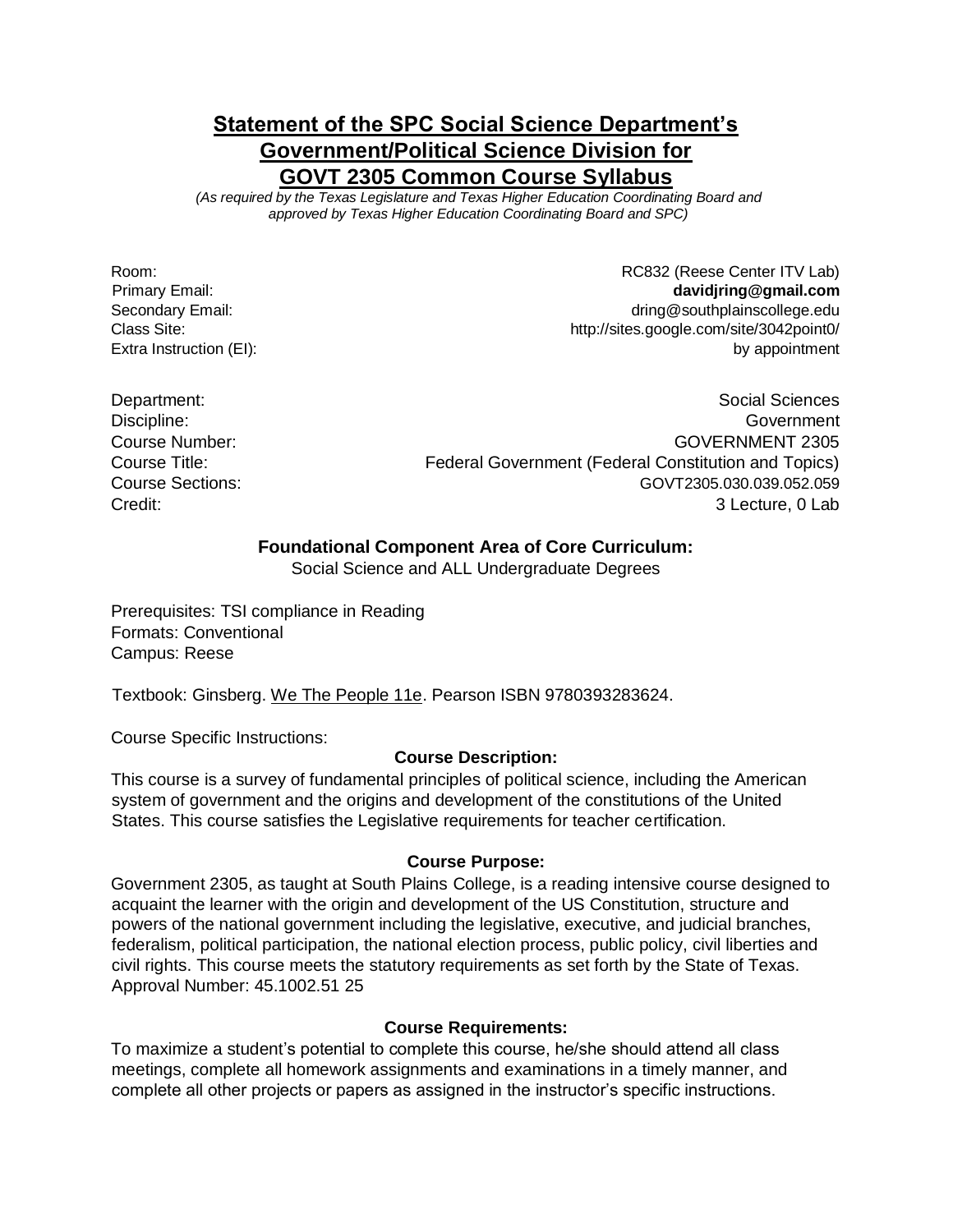### **Course Evaluation:**

At the end of the semester, students will complete an online course evaluation via SPC **Blackboard** 

# **Attendance Policy:**

Whenever absences become excessive and in the instructor's opinion, minimum course objectives cannot be met due to absences, the student will be withdrawn from the course. Each instructor will have additional information about attendance on his/her course information sheet.

# **Student Learning Outcomes (SLO):**

- *1. Recognize the differences between the New Jersey and Virginia Plans*
- *2. Identify the major components of Articles I, II, and III of the US Constitution*
- *3. Explain the major components of the Bill of Rights*
- *4. Define federalism and its constitutional basis between the national and state governments*
- *5. List differences between the US House of Representatives and the Senate*
- *6. Describe the powers of the president as established in the Constitution*
- *7. List the weaknesses of the Texas Constitution*
- *8. Identify the formal structure and organization of the Texas House and Senate*

# **Fundamental Component Areas (FCA):**

Students will be expected to perform satisfactorily in four FCA.

**Critical Thinking Skills** – to include creative thinking, innovation, inquiry, and analysis, evaluation and synthesis of information by:

- Generating and communicating ideas by combining, changing, or reapplying existing information,
- Gathering and assessing information relevant to a question,  $\Box$  Analyzing, evaluating, and synthesizing information.

**Communication** – to include effective development, interpretation and expression of ideas through written, oral or visual communication by:

- Developing, interpreting, and expressing ideas through written, oral, or visual communication.
- Social Responsibility Skills to include intercultural competence, knowledge of civic responsibility, and the ability to engage effectively I regional, national, and global communities by:
- Demonstrating intercultural competence,
- Identifying civic responsibility,
- Engaging in regional, national, and global communities.

**Personal Responsibility** – to include the ability to connect choices, action, and consequences to ethical decision-making by:

- Reading, understanding and affirming agreement and acceptance of principles, guidelines and requirements set forth in the "Statement of Personal Responsibility of Students" (Attached)
- Evaluating choices and actions and relating consequences to personal decision-making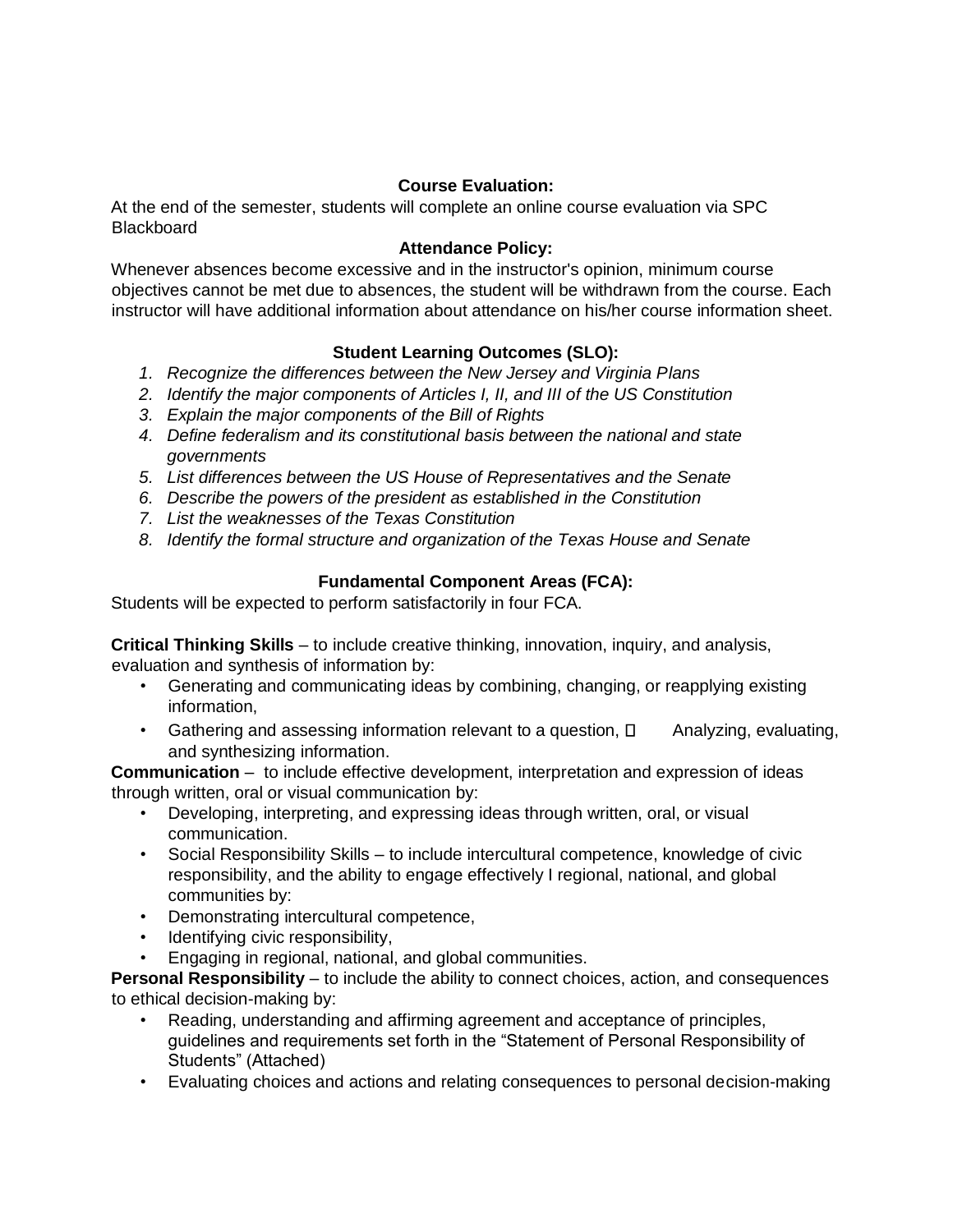• Accepting personal responsibility for decisions and actions taken or not taken

# **SOUTH PLAINS COLLEGE & CLASS POLICIES**

### **Attendance, drops and withdrawals, and academic integrity: Attendance**

FOUR missed assignments (at any time; for any reason) will result in you being dropped from the course.

# **Dropping the course**

- YOU must drop this course at the SPC registrar's Office (there is **no on-line drop system** so on-line students must take care of this in person at the registrar's office). This is an official procedure which is described in the SPC Catalog. No one but YOU can initiate the drop and it must conform to the procedure for dropping a course. Failure to initiate and finalize the drop procedure will result in an F grade on your transcript. The drop cannot be made retroactive. The drop date can be found on the SPC calendar.
- Students who stop attending a class should go through the procedure for dropping a course; otherwise they may be administratively withdrawn for lack of attendance and their record will show an "X," "U," or "F" instead of a "W." Failure to follow college policy by withdrawing according to this procedure will be reflected on a student's transcript by the presence of "X," "U," or "F" marks, as determined by the instructor. A mark of "W" will be given for student-initiated drops or withdrawals that occur prior to and through "The Last Day to Drop" as indicated in the appropriate class schedule. A student who quits attending class and is administratively withdrawn from class will receive a grade of "X," or "F" as determined by the instructor. "The Last Day to Drop" is indicated in the college class schedule.
- **Dropping an on-line class: You must contact Andrew Ruiz, Registrar (806-716-2371) option 1:** if the student is in Lubbock or Levelland they will need to go to the admissions office (Levelland or Reese Campus) to drop the class.

**option 2:** if the student is in does **not** live in Lubbock or Levelland they should contact the Registrar's Office (806-716-2371) for further instructions. You will need the following:

- 1. Statement indicating which class you want to drop
- 2. Student's Name
- 3. Student's Date of birth
- 4. Student ID# or last 4 digits of social security #
- 5. Telephone #
- 6. Student signature
- 7. Photo ID (usually a driver's license)
- 8. payment of drop fee
- 9. **If you follow these instructions you do NOT need my signature.**

# **Academic integrity**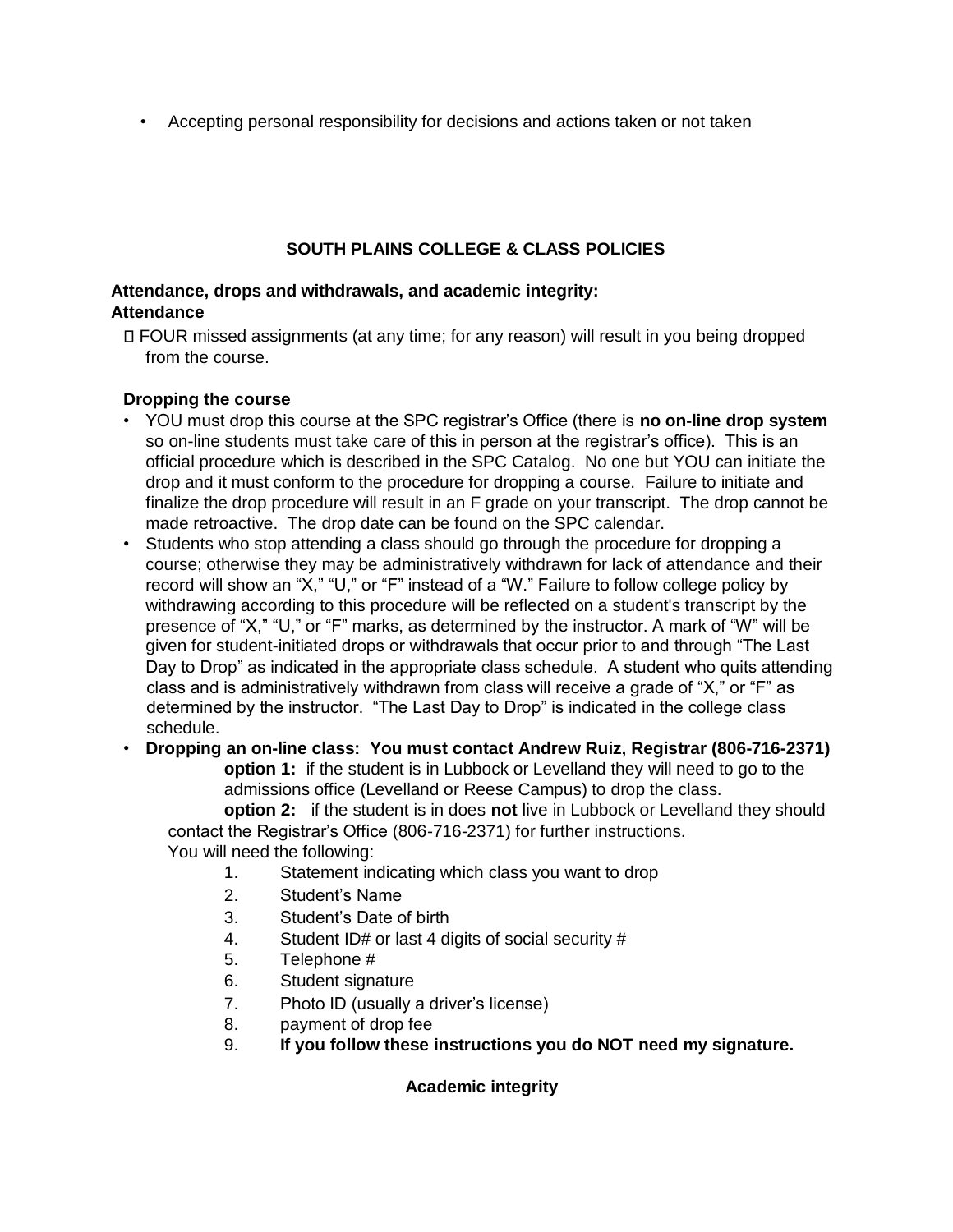- Anything that borders on cheating, plagiarism, or affects the academic integrity of the assignment or of the course will be dealt with using the harshest measures possible -- the least thing that could happen to you is dismissal from my class roster with a failing grade.
- Cheating includes group work on the chapter exams.
- Your work must be *in your own words* and it must be original (cheating and plagiarism that is copying your friend's work or copying from another source -- will be dealt with in the harshest manner: you will be dropped from the class with an "F")
- Your work must be turned in on schedule to receive credit neither chapter exams nor major exams and assignments can be turned in after the due date and time have expired. There are no exceptions to this provision.

**Plagiarism**: Plagiarism is a morally repugnant choice. At SPC we take the offense of plagiarism very seriously.

Plagiarism is a very simple thing to spot: a failing student all of a sudden writes an essay that ought to be published – and guess what it usually is published! A mediocre student all of a sudden starts to use words and phrases that if asked to explain what the word or phrase means the offender cannot do so. But what you probably do not know is that having read widely in almost all of the areas I have you write on I have read most of the works that have been used in on-line sources. I am not a novice when it comes to the scholarly material nor am I a novice when it comes to how students your age should write. You are young students with little experience and I expect you to write like it – I have never asked you to write and think like professional historians and I certainly have not graded your work from that benchmark.

Secondly, plagiarism is the theft of another person's work. If you copy something from an internet source and present it as your own that is cheating, copying, and it is against the rules. In the "old days" before the internet, students had to at least go to the library and find a book to copy from; the internet has unfortunately made that a very simple (too simple, perhaps) process. If you take anything from this letter remember this: all anyone has to do to check for plagiarism is take a random phrase from an essay, copy it, and paste it into a Google search and the source comes up. Unlike the old days, I don't have to go to the library in search of the proof – I have access to the same sources as you! The internet has made plagiarism much easier but it has also made catching it much easier, too!

Plagiarism can also be defined as one or more students turning in the same or similar papers. I remember what I have read and can spot similar words and phrases from paper to paper, from section to section, and from semester to semester. SPC also maintains a file of every paper submitted by every student and student papers are automatically scanned for uncanny similarities.

Plagiarism also includes anything copied from an internet source, such as Wikipedia. I am not just offended that you think so little about your own honor that you would steal from someone else, but I am disgusted that you would waste my time having to deal with this. **The consequence of plagiarism in my classes is this: the offender(s) will be receive zero credit for the entire assignment or exam or will be automatically dropped from the class with an F.**

**SPC Policy regarding "standard English":** All written assignments should be presented using the conventions of Standard Written English. South Plains College requires all students to become proficient in "academic English," a form of English that is typically used in academic, professional, and business contexts. While slang, regional idioms, and informal kinds of selfexpression are appropriate in some contexts, they are out of place in academic writing.